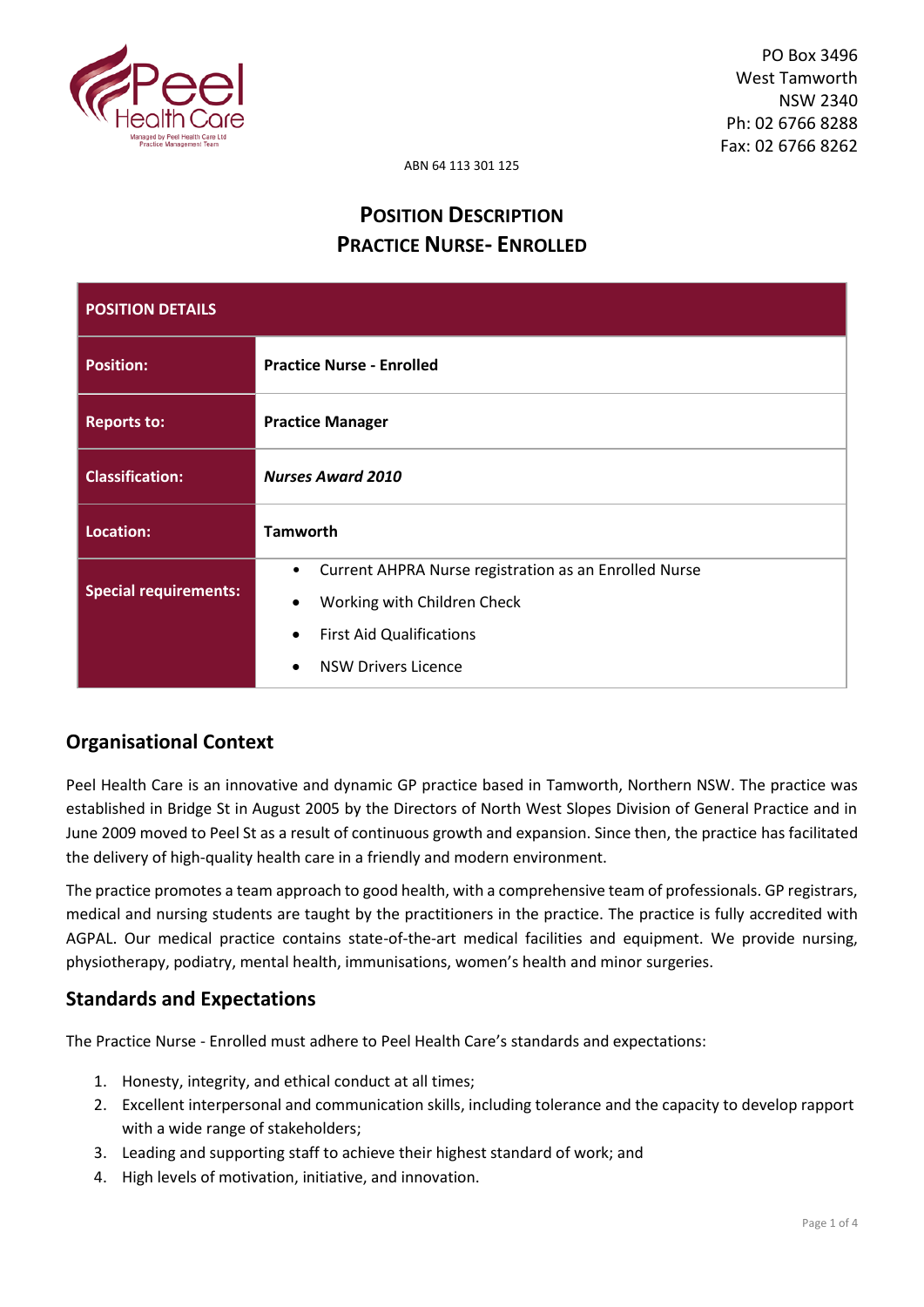

 PO Box 3496 West Tamworth NSW 2340 Ph: 02 6766 8288 Fax: 02 6766 8262

ABN 64 113 301 125

### **Position Profile**

The Practice Nurse- Enrolled at Peel Health Care is responsible for delivering quality health care to patients of the practice through the provisions of nursing services. The Practice Nurse will work as part of a team of Nurses to support Medical Practitioners in all areas of General Practice.

# **Accountability**

The Practice Nurse- Enrolled will report directly to the Practice Manager and will be accountable for assisting with all designated activities in line with company policies, procedures, and regulatory and legislative requirements. They will also be expected to operate both autonomously and in a team environment within their scope of practice, ensuring they keep the Practice Manager and relevant staff, briefed throughout. They will strive to exceed quality work standards and client service satisfaction levels.

# **Key Responsibilities**

### *Key responsibilities include:*

- Assisting Medical Practitioners in delivering clinical services, including:
	- o Patient triage
	- o Acute assessment of patients
	- o First aid assistance with emergency procedures
	- o Suture removal and wound management
	- o Assistance with minor procedures
	- o ECGs
	- o Ear syringing (Accredited Nurses only)
	- o Spirometry
	- o Blood sugar levels
	- o Injection and medication administration
	- o INRs
	- o Urinalysis
	- o Cervical screenings (Accredited Nurses only)
	- o Diabetes clinics
- Undertake Health assessments including over 75s, 45-49 year, DVA, ATSI and assisting with workplace and pre-employment health checks
- Daily co-ordination of treatment areas, including: stock control, sterilization, general maintenance and care of medical instruments and equipment
- Improve health outcomes by contributing to and enhancing the management and prevention of ill health through:
	- $\circ$  Identification of key practice patient populations (e.g. diabetics, asthmatics, elderly)
	- o Implementing health assessments and care plans
	- o Dissemination of patient education such as information leaflets, videos and posters
	- o Provision of advice (e.g. medications, contraception, diet, lifestyle)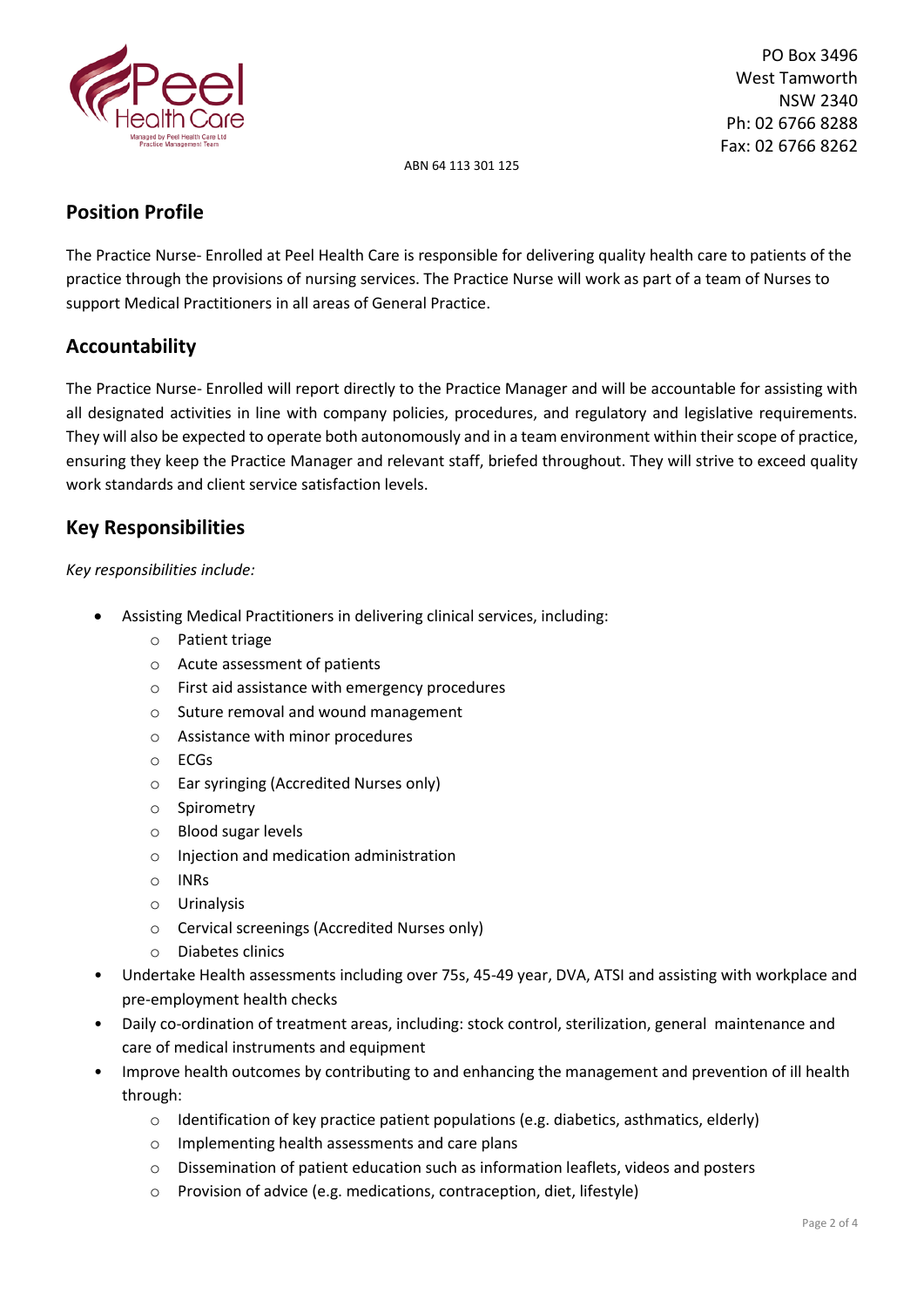

 PO Box 3496 West Tamworth NSW 2340 Ph: 02 6766 8288 Fax: 02 6766 8262

#### ABN 64 113 301 125

- o Patient advocacy
- o Understanding of Medicare item numbers
- Adhere to relevant standards and legislative requirements related to:
	- $\circ$  Infection control/sterilization including maintaining procedures for disposal of clinical waste and sharps, ordering of protective equipment and maintaining spills kit
	- o Cold chain monitoring
	- o Efficient and accurate computerized data entry
	- o Workplace health and safety
	- $\circ$  Monitoring/ordering of stock, samples and supplies, including S8 drug register
- Liaise with other care providers to deliver optimal health outcomes for practice patients, such as:
	- o Emergency services
	- o Medical representatives
	- o Community Health centers
	- o Aged Care Assessment Teams
	- o Hospital
	- o Home visiting services
- Participating in meetings, staff training, development programs and performance appraisals.
- Reporting of equipment failure and issues relating to Workplace Health and Safety.
- Strictly observing the principals of confidentiality and security of patient notes and company information.
- Adhere to and encourage PHC Ltd company values at all times.
- Other duties as required consistent with the Practice Nurses skills and qualifications

### **Workplace Health and Safety (WHS):**

Contributing to a safe and healthy workplace by:

- Following WHS instructions, policies and procedures;
- Reporting accidents and hazards and addressing potential risks;
- Working to ensure both your own and others' safety; and
- Actively participating in WHS meetings, suggesting improved risk and hazard mitigation.